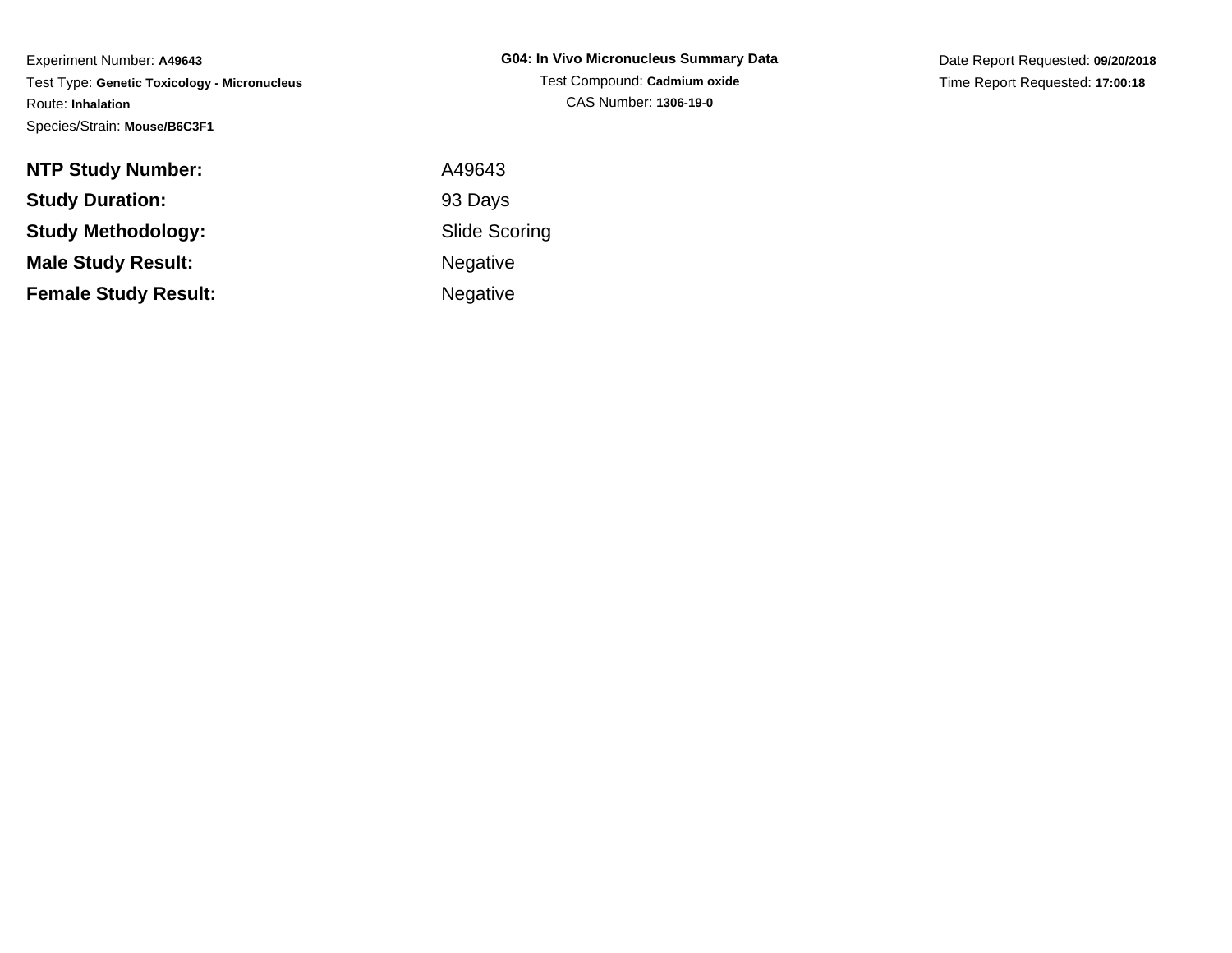Experiment Number: **A49643** Test Type: **Genetic Toxicology - Micronucleus**Route: **Inhalation**

Species/Strain: **Mouse/B6C3F1**

|  | Tissue: Blood; Sex: Male; Number of Treatments: 67; Time interval between final treatment and cell sampling: 0 h |
|--|------------------------------------------------------------------------------------------------------------------|
|  |                                                                                                                  |

|                              |   | <b>MN NCE/1000</b> |         |  |
|------------------------------|---|--------------------|---------|--|
| Dose (mg/m3)                 | N | Mean $\pm$ SEM     | p-Value |  |
| Vehicle Control <sup>1</sup> | 5 | $3.50 \pm 0.45$    |         |  |
| 0.025                        | 5 | $2.80 \pm 0.34$    | 0.8115  |  |
| 0.05                         | 5 | $3.70 \pm 0.62$    | 0.4067  |  |
| 0.1                          | 5 | $3.10 \pm 0.86$    | 0.6891  |  |
| 0.25                         | 5 | $3.10 \pm 0.43$    | 0.6891  |  |
| 1.0                          | 5 | $4.30 \pm 0.60$    | 0.1820  |  |
| Trend p-Value                |   | 0.0620             |         |  |

## Trial Summary: Negative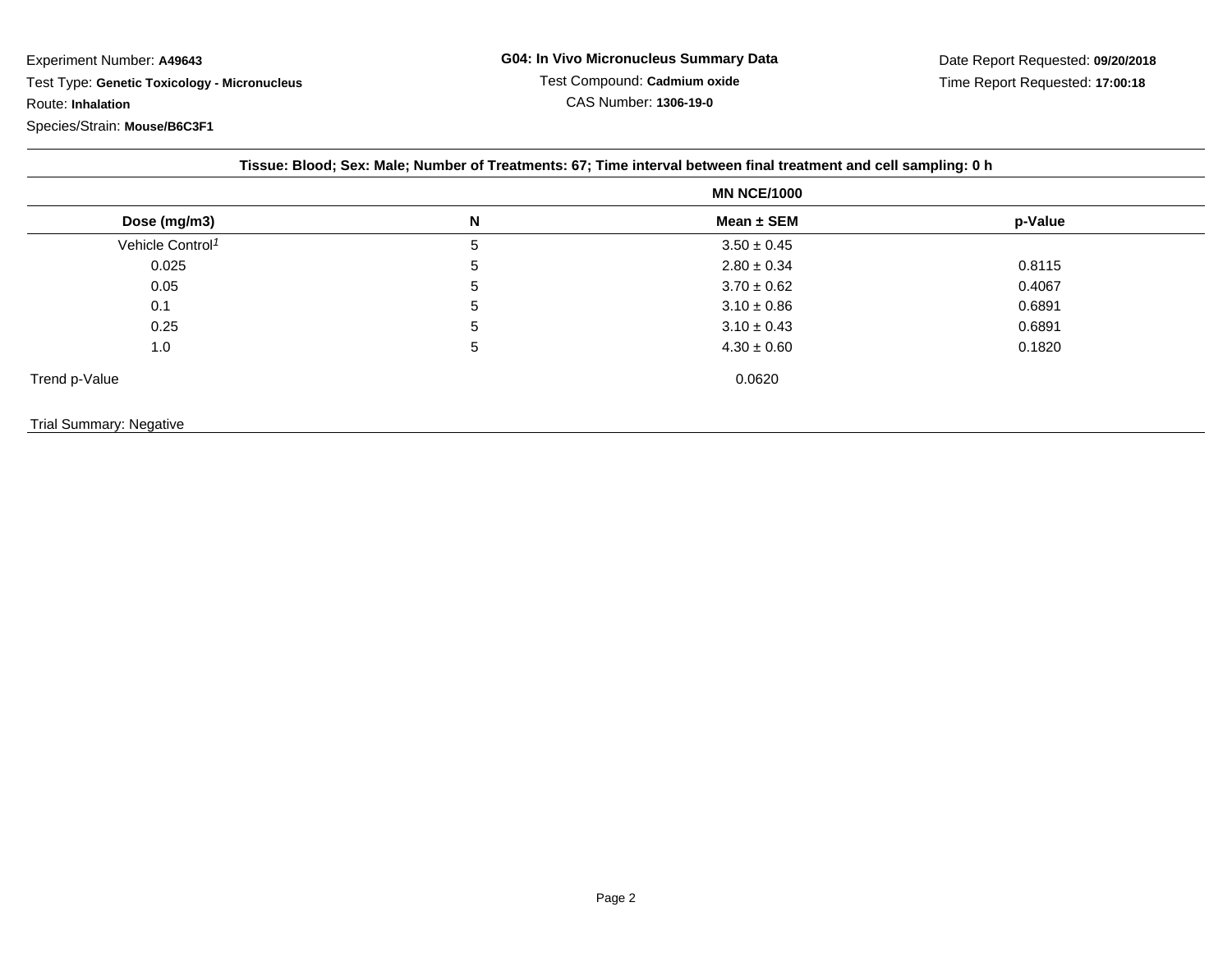Experiment Number: **A49643**Test Type: **Genetic Toxicology - Micronucleus**

Route: **Inhalation**

Species/Strain: **Mouse/B6C3F1**

| Tissue: Blood; Sex: Female; Number of Treatments: 67; Time interval between final treatment and cell sampling: 0 h |   |                    |         |  |
|--------------------------------------------------------------------------------------------------------------------|---|--------------------|---------|--|
|                                                                                                                    |   | <b>MN NCE/1000</b> |         |  |
| Dose (mg/m3)                                                                                                       | N | Mean $\pm$ SEM     | p-Value |  |
| Vehicle Control <sup>1</sup>                                                                                       | 5 | $2.10 \pm 0.24$    |         |  |
| 0.025                                                                                                              | 5 | $2.10 \pm 0.43$    | 0.5000  |  |
| 0.05                                                                                                               | 5 | $2.20 \pm 0.30$    | 0.4393  |  |
| 0.1                                                                                                                | 5 | $2.10 \pm 0.29$    | 0.5000  |  |
| 0.25                                                                                                               | 5 | $2.70 \pm 0.37$    | 0.1930  |  |
| 1.0                                                                                                                | 5 | $2.70 \pm 0.34$    | 0.1930  |  |
| Trend p-Value                                                                                                      |   | 0.1400             |         |  |
| Trial Summary: Negative                                                                                            |   |                    |         |  |